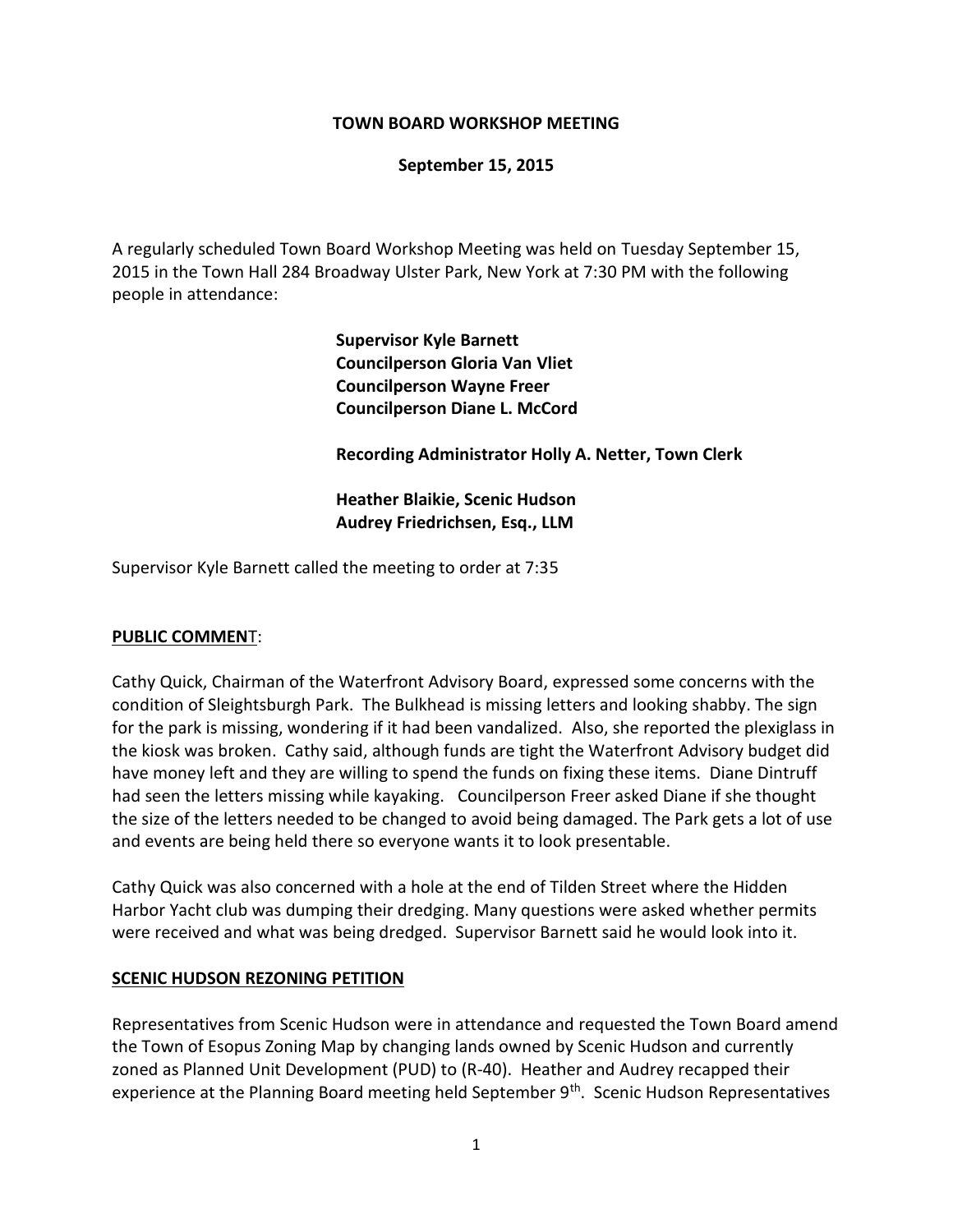said the Planning Board declared their intent to be lead agency which gives the Town Board 30 days to consent. The Town Board had previously declared them as lead agency however, another Motion was made at this meeting to clear up any confusion with the matter.

# **A MOTION WAS MADE BY COUNCILPERSON GLORIA VAN VLIET TO HAVE THE TOWN PLANNING BOARD ACT AS LEAD AGENCY AND AUTHORIZE SUPERVISOR KYLE BARNETT TO SIGN THE LEAD AGENCY COORDINATION FORM. THE MOTION WAS SECONDED BY COUNCILPERSON WAYNE FREER. ALL MEMBERS WERE IN FAVOR.**

Supervisor Barnett asked Town Clerk Holly Netter to formally inform the Planning Board they have been declared Lead Agency in the Scenic Hudson request to have the zoning map amended from a PUD to R40. There is a Public Hearing scheduled for September 17<sup>th</sup>. It will be opened and continued because the Town Board has not received any recommendations from either the Town or County Planning Boards.

Fred Zimmer, Planning Board member, recalled when the original PUD was created the resolution stated the owner was supposed to combine all of the parcels into one. This was never done and since that time parcels have been sold off over the years .

## **PROPOSED BUDGET**

Supervisor Barnett made sure all Board members received a copy of the working budget. The proposed budget has reduction in expenses and reserves are better. There is a proposed 0 tax increase for Town and Highway budget. Kyle prepared a cover letter with the Budget message stating that everyone will get a copy of the revised message.

Residents in the Sewer district will need to have an increase due to the loss of a major user. The cost will need to be redistributed over the district. The Board will need to make a decision of how to make up the difference in the sewer district. The Board can raise the sewer rate or raise the tax levy of those residents in the Sewer district. It can be done by assessed evaluation or usage or a combination of both.

Department heads from the Highway, Assessor, Building & Grounds and Water& Sewer will meet with the Town Board October 2<sup>nd</sup> at 9:30 am. Supervisor Barnett's goal is to hold a Public Hearing on the Budget at the Town Board meeting in October and have the budget passed by November. Brian Pickard will attend the workshop on October 5<sup>th</sup>.

Bookkeeper Debbie Kain reported we started using the Bank of Greene County. She also reported Orange County Trust has guaranteed the same interest rate as Greene County on the class funds. All accounts that are not eligible for the higher interest rate will be moved to Greene County.

Supervisor Barnett acknowledged the efforts put forth by Brian and Debbie.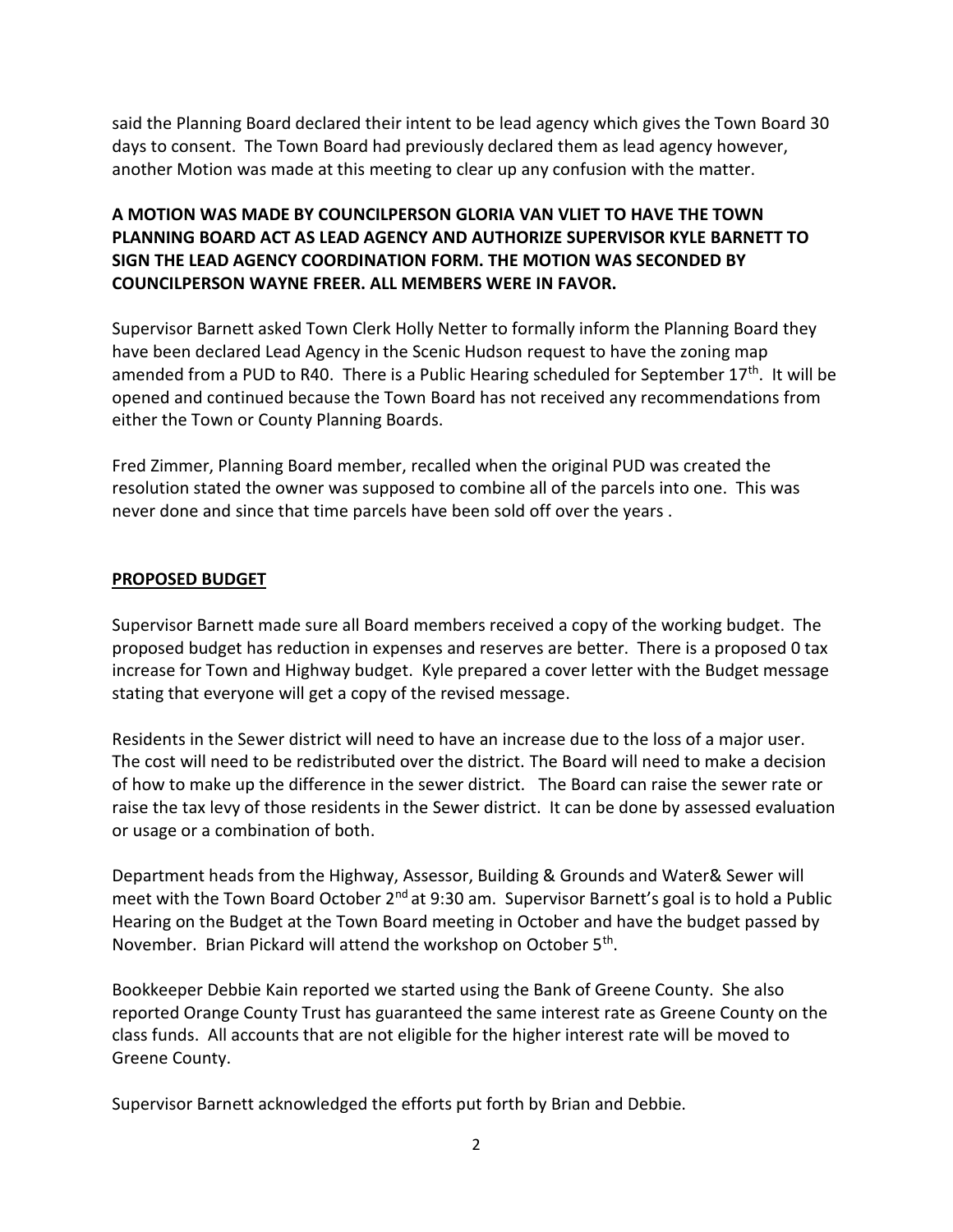## **FRED ZIMMER – MINTURN STREET**

Fred Zimmer submitted a Complaint of Violation form from the 5 contiguous property owners where the excessive growth has occurred on Minturn Street. He feels it is a violation of the Lawn Maintenance Excessive Growth – Chapter 96 of Town Code. Supervisor Barnett said he is very concerned with putting employees on the very steep slope to cut the growth. The section of property will never be used to recreate in that area. This topic had been discussed in prior workshop meetings and concerns were again reviewed. Dan Vedder was hurt maintaining the property several years ago. Fred remembers the property being cleared one more time since Dan was hurt. A suggestion was made to look for a Town with a Long Arm Mower, possibly Rosendale. A decision regarding this matter has been tabled until the Board can look into seeing if another Town may be able to share their equipment to get the job done.

## **ZBA – KATHY KIERNAN**

Supervisor Barnett said it was his intent to have Myles Putman here as well as Kathy Kiernan however, he was not in attendance. ZBA decisions are as important as the Planning Board and Supervisor Barnett felt they should have the same level of assistance available to them. Myles has an excellent command of land use laws and procedures. The ZBA can discuss any questions they may have with Myles and he can attend the meetings when needed to answer questions. This may head off future problems.

Kathy Kiernan felt the majority of cases that come before the ZBA Board do not require Myles assistance. In order to grant a Variance the applicant needs to prove hardship.

Supervisor Barnett clarified Myles is not an attorney and not allowed to provide legal advice.

# **TEXT AMENDMENT – RESOLUTION OF DETERMINATION OF ENVIRONMENTAL SIGNIFICANCE PURSUANT TO SEQR**

# TOWN OF ESOPUS, NY TOWN BOARD RESOLUTION of DETERMINATION of ENVIRONMENTAL SIGNIFICANCE pursuant to SEQR

PROJECT: Adoption of a Local Law amending the Zoning Local Law, Chapter 123 of the

Town Code of the Town of Esopus, New York; Local Law No. .1.... of 2015. September 15, 2015

WHEREAS, the Town Board of the Town of Esopus, Ulster County, New York, has before its consideration, for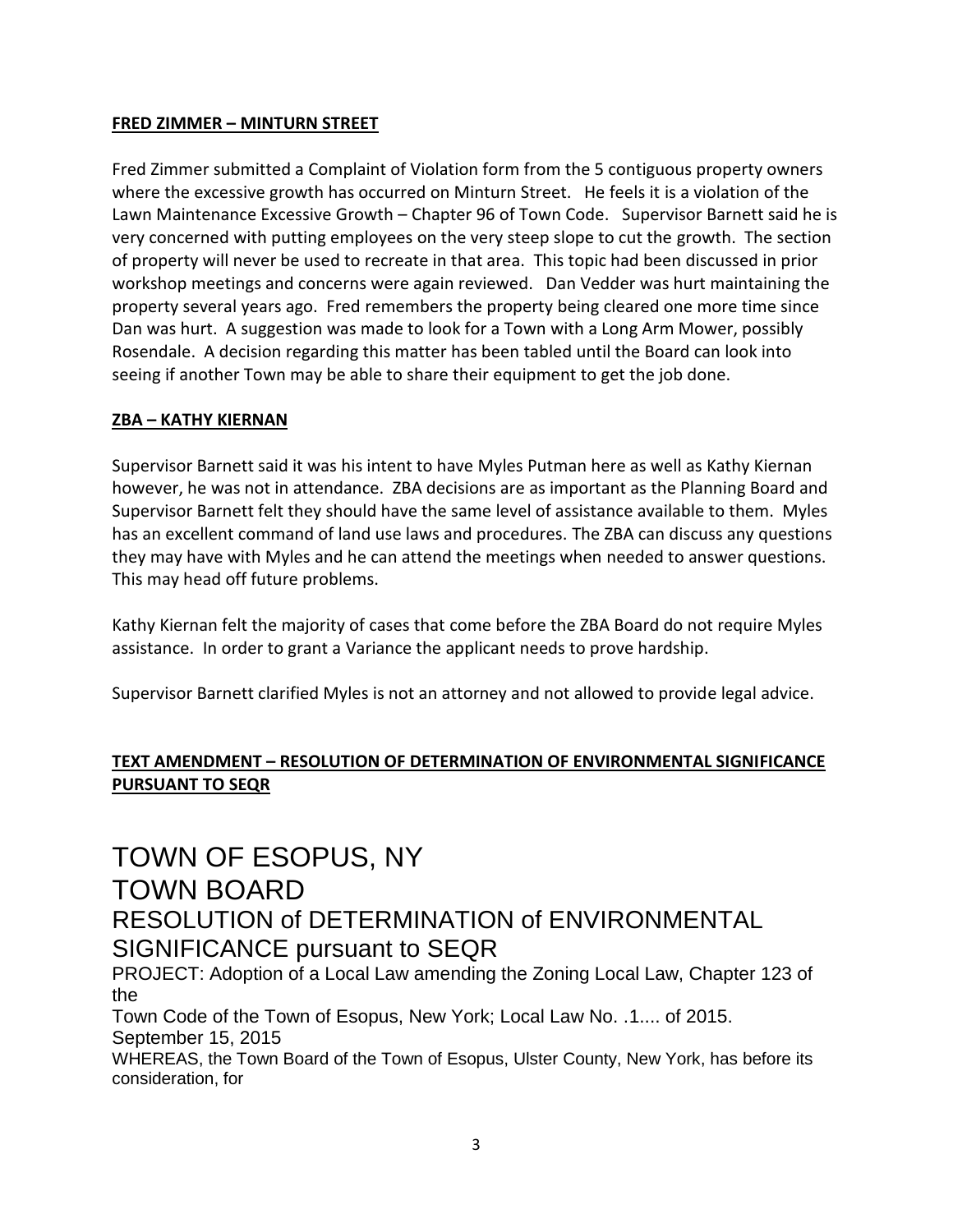approval under Section 265 of NYS Town Law, a proposed Local Law that will amend the Town of Esopus

Zoning Local Law, Chapter 123 of the Town Code of the Town of Esopus; and

WHEREAS, the amendments will provide for the operation of a farm brewery, farm distillery or farm winery,

in the R-40 Residential zoning district, by special use permit approval by the Town Planning Board; or in the

BC (Broadway Commercial), GC (General Commercial), LI (Light Industrial) and HI (Heavy Industrial) districts,

by site plan approval by the Town Planning Board; and

WHEREAS, the proposed amendments will affect Article IV, "Regulations and Standards Governing Use",

Section (§) 123-10, "Schedule of District Use Regulations", and §123-13, "Uses Requiring Special Use

Permits", of the Town of Esopus Zoning Local Law; and

WHEREAS, the adoption of the proposed zoning amendments is an "Action" that is subject to SEQR and is

further classified as amendments that will affect over 25 acres of land within existing zoning districts, and

pursuant to the provisions of Section 617.4(b)(2) of the SEQR regulations, the proposed amendments are

classified as a "Type 1 Action"; and

WHEREAS, the Town Board has determined that it is the only Involved Agency for the proposed action, as

defined under SEQR, that the proposed action does not involve a federal agency and therefore **Coordinated** 

Review with other Involved Agencies is not necessary; and

WHEREAS, the proposed amendments have been developed with input and opinions of the Town Board

members, Town Planning Board members and other concerned parties; and

WHEREAS, the Town Board, in its review of the proposed amendments, has taken into consideration the

Town of Esopus Comprehensive Plan, adopted by the Town Board in 1994; and also taken into considerations all significant changes that have taken place since the adoption of the plan, including

changes in the local and regional economic and employment base; changes in the pattern of new

development in the Town and in the Town's population; changes in the regulatory environment, especially at

the state and federal level;

WHEREAS, on July 16, 2015, the Town Board of the Town of Esopus duly held a public hearing on the

proposed zoning amendment, at which time no objections were raised to the amendment nor were any

adverse impacts resulting from the amendment identified by the public; and

WHEREAS, the Town Board has prepared Parts 1 and 2 of the Full Environmental Assessment Form (FEAF)

that discusses the connections between the proposed zoning amendments and both the Comprehensive Plan

and the changes in the Town that have taken place; and further the Town has also prepared a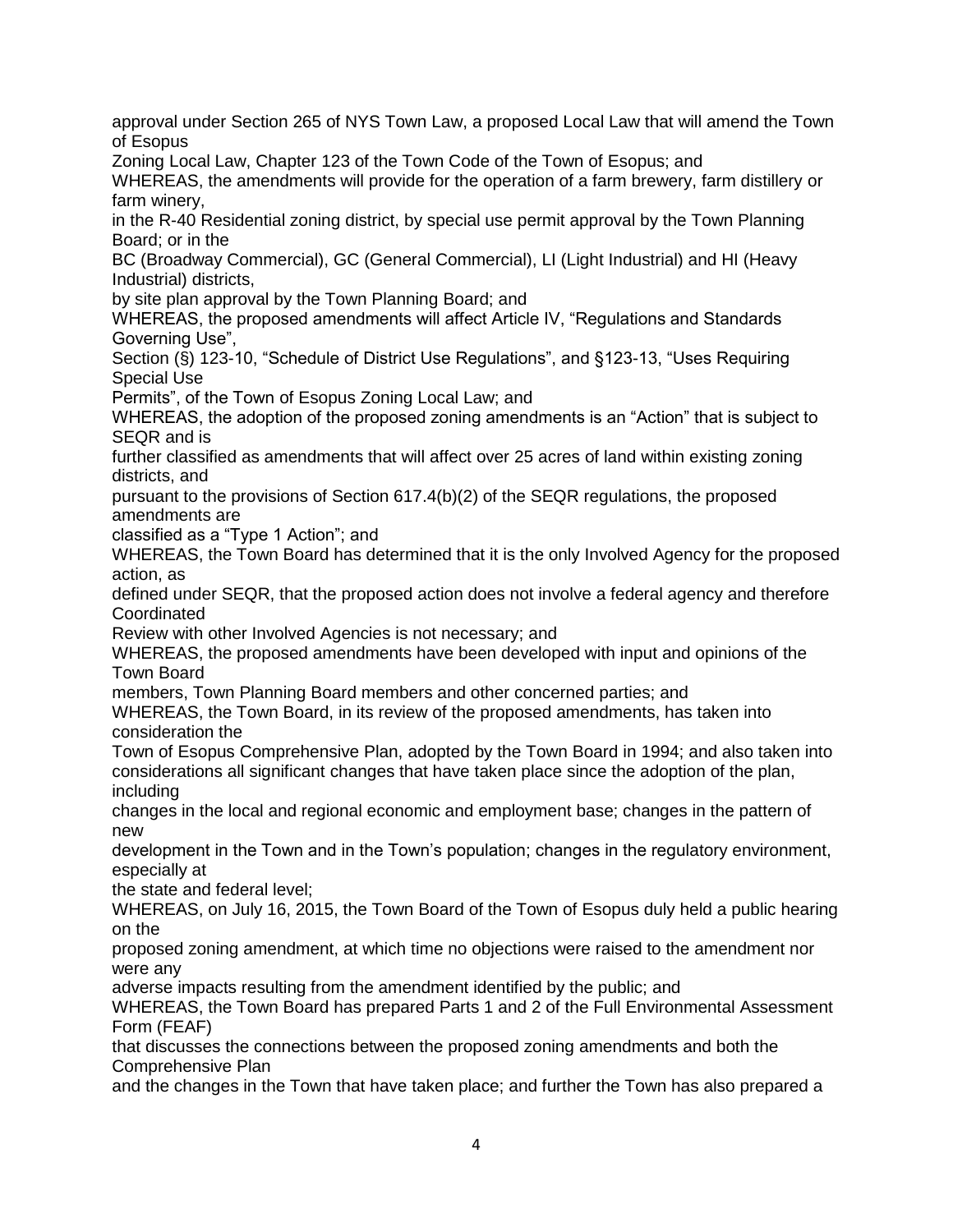Determination of Non-Significance (Negative Declaration) notice that sets forth concludes that the proposed

zoning amendments will have no significant adverse impact upon the environment. NOW THEREFORE BE IT RESOLVED, that:

The Town Board of the Town of Esopus, New York hereby renders a Determination of Non-**Significance** 

(Negative Declaration) pursuant to SEQR for the proposed amendments to the Zoning Local Law.

and BE IT FURTHER RESOLVED, that

Copies of the attached Negative Declaration statement for this Type 1 Action be distributed to the following

agencies and/or individuals as follows:

One digital copy of the notice must be filed with

Environmental Notice Bulletin

625 Broadway; Albany, NY 12233-1750

end@gw.dec.state.ny.us (as per the attached filing form)

One paper copy must be filed each with

1. Esopus Town Board; P. O. Box 700; Port Ewen, NY 12466-0700

2. Town Supervisor Kyle Barnett; P. O. Box 700; Port Ewen, NY 12466-0700

| Motion made by: | <b>Councilperson Wayne Freer</b>  |
|-----------------|-----------------------------------|
| Seconded by:    | <b>Councilperson Diane McCord</b> |

**The vote of the Town of Esopus Town Board being as follows:**

| <b>Supervisor Kyle Barnett</b>       | <b>AYE</b> |
|--------------------------------------|------------|
| <b>Councilman Wayne Freer</b>        | <b>AYE</b> |
| <b>Councilwoman Diane McCord</b>     | <b>AYE</b> |
| <b>Councilwoman Gloria Van Vliet</b> | <b>AYE</b> |

## **RESOLUTION TO AUTHORIZE TOWN SUPERVISOR TO SIGN A CONTRACT WITH SUPERIOR TELEPPHONE SYSTEMS**

**BE IT RESOLVED,** by the Town of Esopus, in the County of Ulster, State of New York, the following:

The Town Board of the Town of Esopus authorizes the Town Supervisor to sign the Contract with Superior Telephone Systems in the amount for \$1,962.49.

# **Resolution offered by: Councilperson Diane McCord Resolution seconded by: Councilperson Gloria Van Vliet**

| <b>Supervisor Kyle Barnett</b>       | <b>AYE</b> |
|--------------------------------------|------------|
| <b>Councilman Wayne Freer</b>        | <b>AYE</b> |
| <b>Councilwoman Diane McCord</b>     | <b>AYE</b> |
| <b>Councilwoman Gloria Van Vliet</b> | <b>AYE</b> |